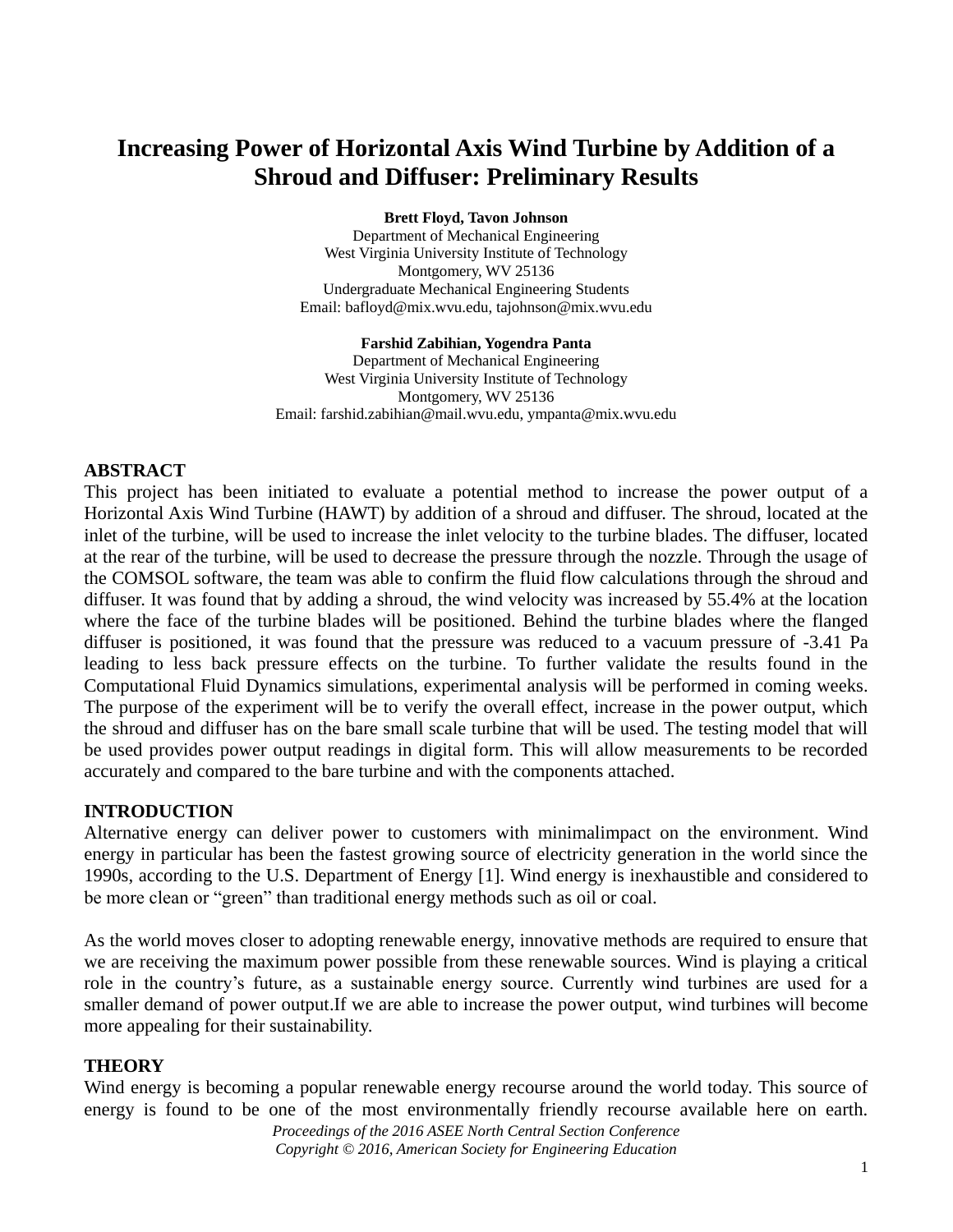Horizontal axis wind turbines have been used to generate power from the kinetic energy available in wind [2]. The total kinetic energy in the wind is determined by a given fluid mass moving at velocity "V" which is shown in Equation 1:

$$
KE (J) = \frac{1}{2} mV^2
$$
 (1)

Where:

M (kg) –Mass of Air V (m/s) –Velocity of Air

For calculating power in the wind, the kinetic energy equation can be rearranged knowingEquation 2 derivation of mass[3]:

$$
m = \rho v = \rho A L \tag{2}
$$

Where:

 $p(\text{kg/m}^3)$  –Air Density  $A(m^2)$  – Area occupied by air  $L(m)$ -Length  $V(m^3)$  –Volume

Taking the derivative of mass with respect to time yields Eq. 3:

$$
\frac{dm}{dt} = \rho A \frac{L}{dt} = \rho A V \tag{3}
$$

Notice that length over time is equal to velocity. Next, it is defined that the rate of energy over time equals power. This gives Eq. 4:

$$
P = \frac{KE}{dt} = \frac{1}{2} \frac{dm}{dt} V^2
$$
 (4)

Substituting in the mass time derivative gives equation 5, which indicates the power that is coming in to the turbine:

$$
P_{in} (Watt) = \frac{1}{2} \rho A V^3 \tag{5}
$$

Where:

 $\rho$  (kg/m<sup>3</sup>) – Air Density  $A(m^2)$  – Swept Area of Turbine V (m/s) –Wind Speed

Equation 6 determines the actual power that can be outputted from the winds energy by using the coefficient of power:

$$
P_{out} \ (Watt) = P_{in} C_p \tag{6}
$$

Where:

Cp—Rotor Power Coefficient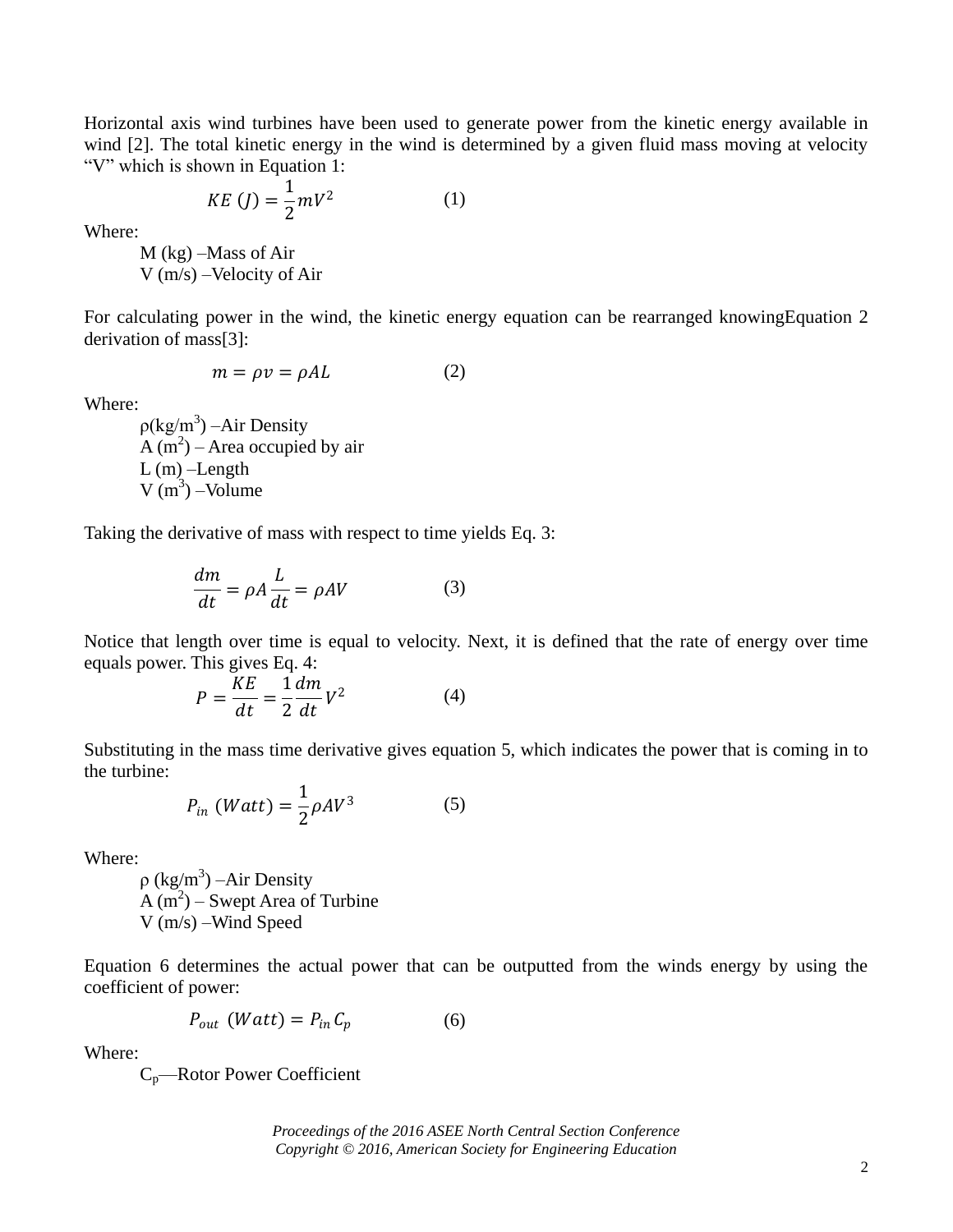The rotor power coefficient shown in the wind power equation above is known to have a maximum value equal to the Betz limit. According to the Betz limit there is a limit to the maximum convertible power that can be obtained from a wind turbine [4]. The maximum achievable efficiency of a bare wind turbinei.e a turbine without an added shroud and diffuser, is given by the Betz number  $\beta$ = 16/27=59.2% that was discovered by Albert Betz in 1919. An efficiency of 59.2% was found only with the assumptions that there is no loss due to friction or turbulence and also from the use of an infinite number of turbine blades. After considering the various engineering requirements of a wind turbine, it is found that on average, HAWT's operate with a real world power coefficient between 3-45% [2]. This coefficient is then reduced even further after considering mechanical losses from bearings and gearboxes.

After studying the wind power equation, it can easily be seen that wind velocity has a large effect on power output from a horizontal axis wind turbine. One of the other parameters that has an effect on output power is the wind turbines swept area. However, for the scope of this project, the swept area will be kept constant.

The effects of wind velocity on the output power of a HAWT has been a large focus point so far in this project. It can be seen from the wind power equation that if wind velocity could be doubled, the power would become eight times greater than it was originally. This is where the idea of adding a shroud to a HAWT came to mind. The shroud can be described in general as a nozzle similar to the one found at the end of a common household water hose. It has a conical shape where the inlet diameter is greater than the outlet diameter and is shown in Figure 1.



**Figure 1.**Conical Shroud

The effect that a shroud has on incoming air is that once the air enters the shroud at a velocity of  $V_{in}$ , it will then exit at a greater velocity of  $V_{\text{out}}$ . This can be proven through Eq.7, the Continuity equation:

$$
(\rho * A * V)_{out} = (\rho * A * V)_{in} \tag{7}
$$

Where:

 $\rho$  (kg/m<sup>3</sup>) – Air Density  $V(m/s<sup>2</sup>)$  –Velocity of the fluid at the inlet and outlet A  $(m^2)$  –Circular area at the inlet and outlet

And further solving for the output velocity:

$$
V_{out} = \frac{A_{in}}{A_{out}} V_{in}
$$
 (8)

Wind velocity also plays a large part in the rotational speed of a HAWT. The relationship between the wind speed and the rate of rotation of the blade, which is attached to the rotor shaft, is characterized by the Tip Speed Ratio (TSR). Eq. 9 further solves for the turbines tip speed ratio: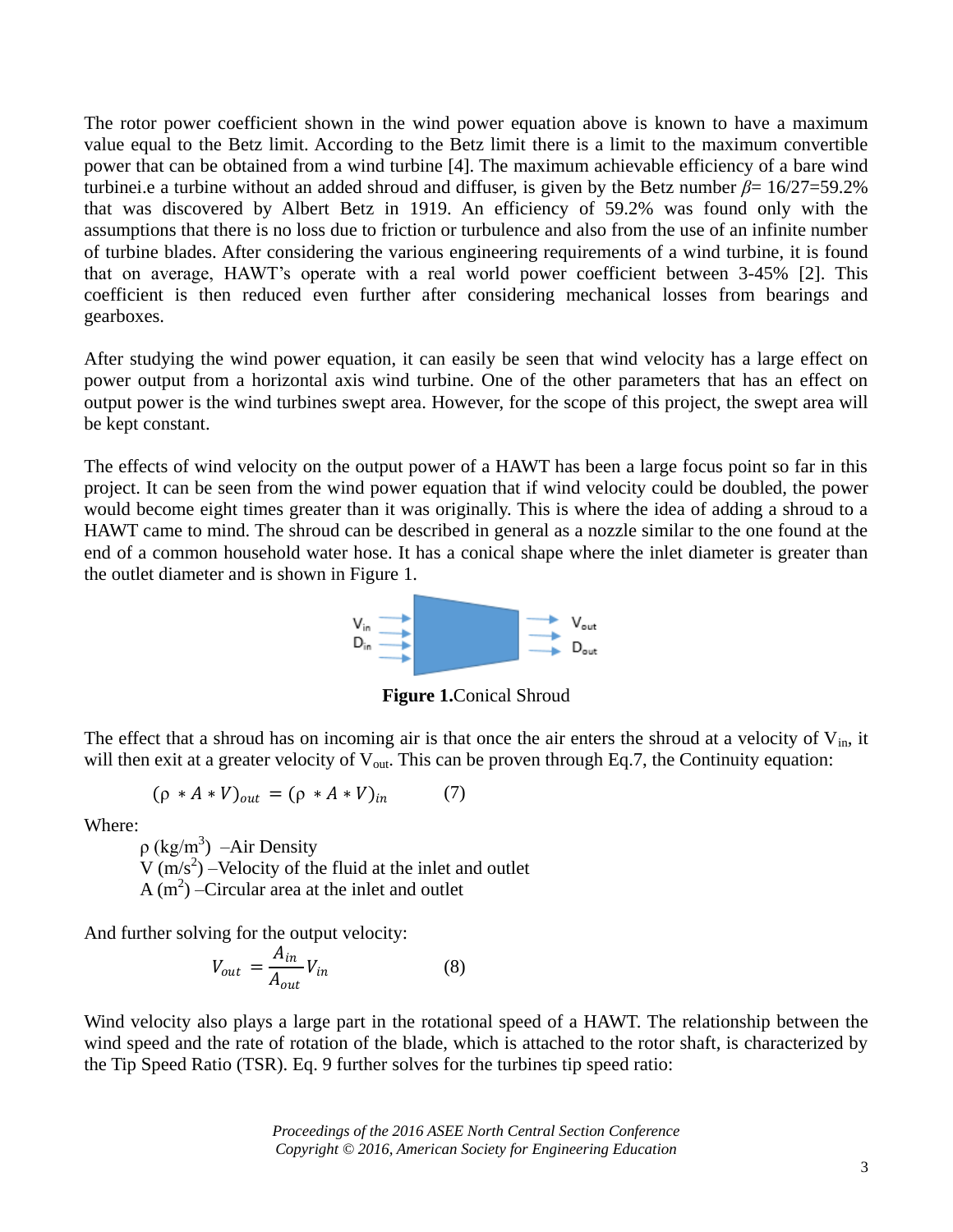$$
\lambda = \frac{Speed\ of\ Rotor\ tip}{Wind\ Speed} = \frac{v_r}{V} = \frac{\omega * R}{V} \tag{9}
$$

Where:

V (m/s) –Wind Speed ω(rev/s) –Angular Velocity  $v_r(m/s)$  –Velocity of Rotor tip R (m) –Rotor Radius

Once the TSR is calculated, it can then be used in the standard torque gain equation which is:

$$
K = \frac{1}{2}\rho AR^3 \frac{C_p}{\lambda^3} \tag{10}
$$

Where:

 $\rho$  (kg/m<sup>3</sup>) – Air Density  $A(m^2)$  – Swept Area of Turbine R (m) –Turbine Rotor Radius C<sup>p</sup> –Rotor Power Coefficient λ –Tip Speed Ratio (TSR)

From equation 9 we can see that the TSR will become smaller as wind velocity increases; therefore, using Eq. 10 the Torque gain (K) will then increase leading to a larger torque produced by the wind on the turbine blade. This relationship is shown in Eq. 11, the torque equation:

$$
T = K\omega^2 \tag{11}
$$

Where:

K –Gain ω (rev/s) –Angular Velocity

Using the rotational speed value found by multiplying the velocity of the blade tip by the radius of the turbine, the horsepower generated from the turbine can be found in Watts using Eq. 12:

$$
HP = \frac{T \times \omega}{5252} \times 745.7
$$
 (12)

Where:

T –Torque ω (rev/s) –Angular Velocity

Along with the addition of the shroud, the group has also designed a diffuser that will be added at the rear of the turbine. As seen in Figure 2, the diffuser has a similar conical shape; however, it is positioned so that the smaller diameter is directly behind the turbine blades.



**Figure 2.** Conical Diffuser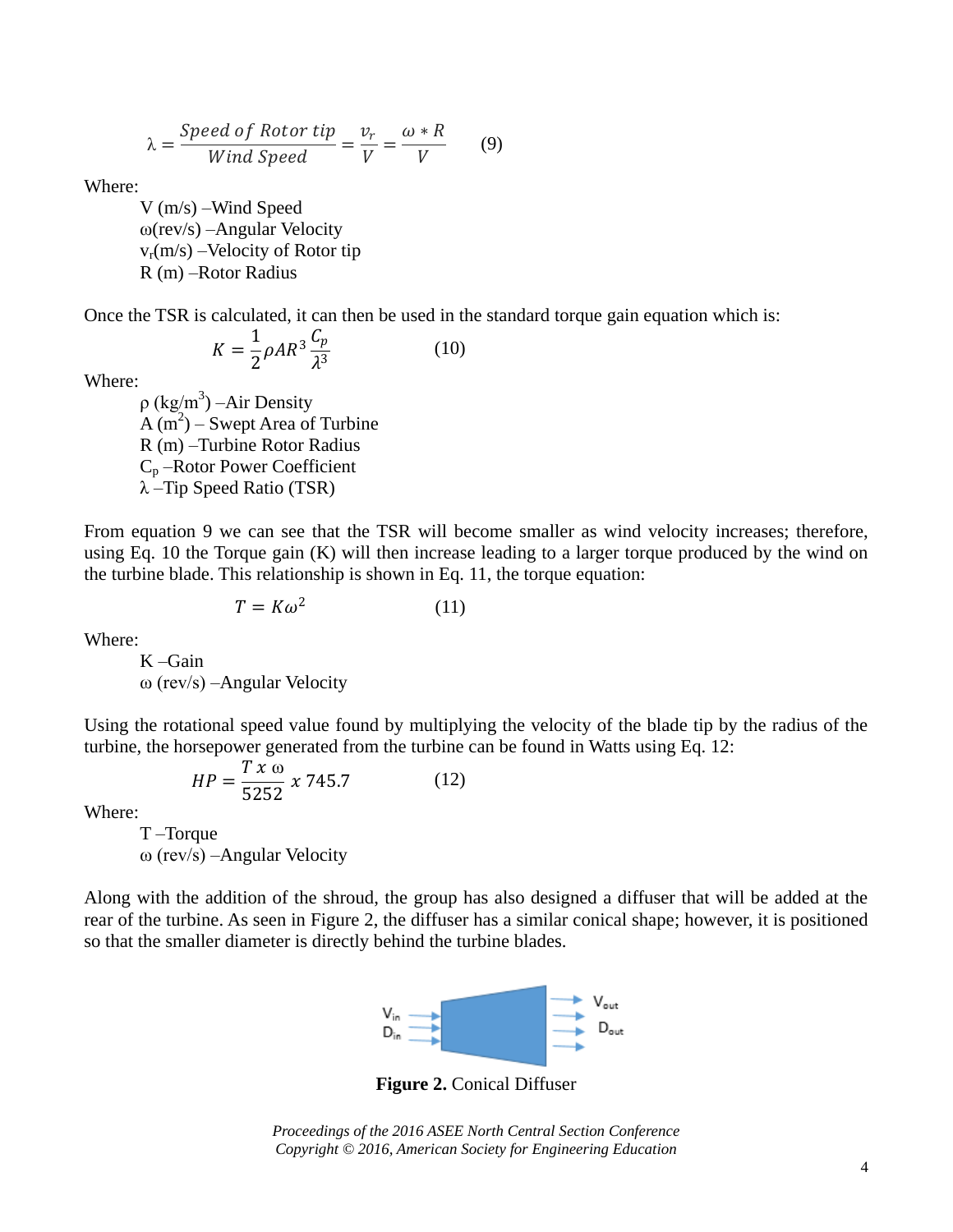The continuity equation applies to a conical diffuser, it is shown that the outlet velocity of the diffuser will decrease as the exit area increases. Also, the pressure found behind the turbine blades will be reduced leading to less of a power loss. It has been found that reducing back pressure behind the exit of a DAWT (Diffuser Augmented Wind Turbine) can have a profitable effect on the performance [5].

The addition of a flange to the outer perimeter of the diffuser which is shown in Figure 3, has been studied throughout this project and has given good results.



**Figure 3.** Wake region caused by the flanged diffuser.

As previous research shows, flanges have been proven to increase power output of a diffuser augmented wind turbine. Ohya et al. [6] found that by adding a flange onto the outside of a diffuser, wind speed through the inside of the diffuser was increased by 1.6-2.4 times that of the incoming wind speed. The reason for this is that the flange generates a low pressure region in the exit area of the diffuser by vortex formation and draws the outside wind into the diffuser. From the successful results found by Ohya et al. the group has tested this design through a CFD analysis in COMSOL with positive results and is shown in the Diffuser section of this report.

# **EQUIPMENT**

In order to better confirm the results found from numerical calculations and software modeling, an experiment must be designed and performed. The purpose of the experiment will be to verify the effects that the designed shroud and diffuser will have on a small scale HAWT shown in Figure 4.



*Proceedings of the 2016 ASEE North Central Section Conference Copyright © 2016, American Society for Engineering Education* **Figure 4.** Small Scale HAWT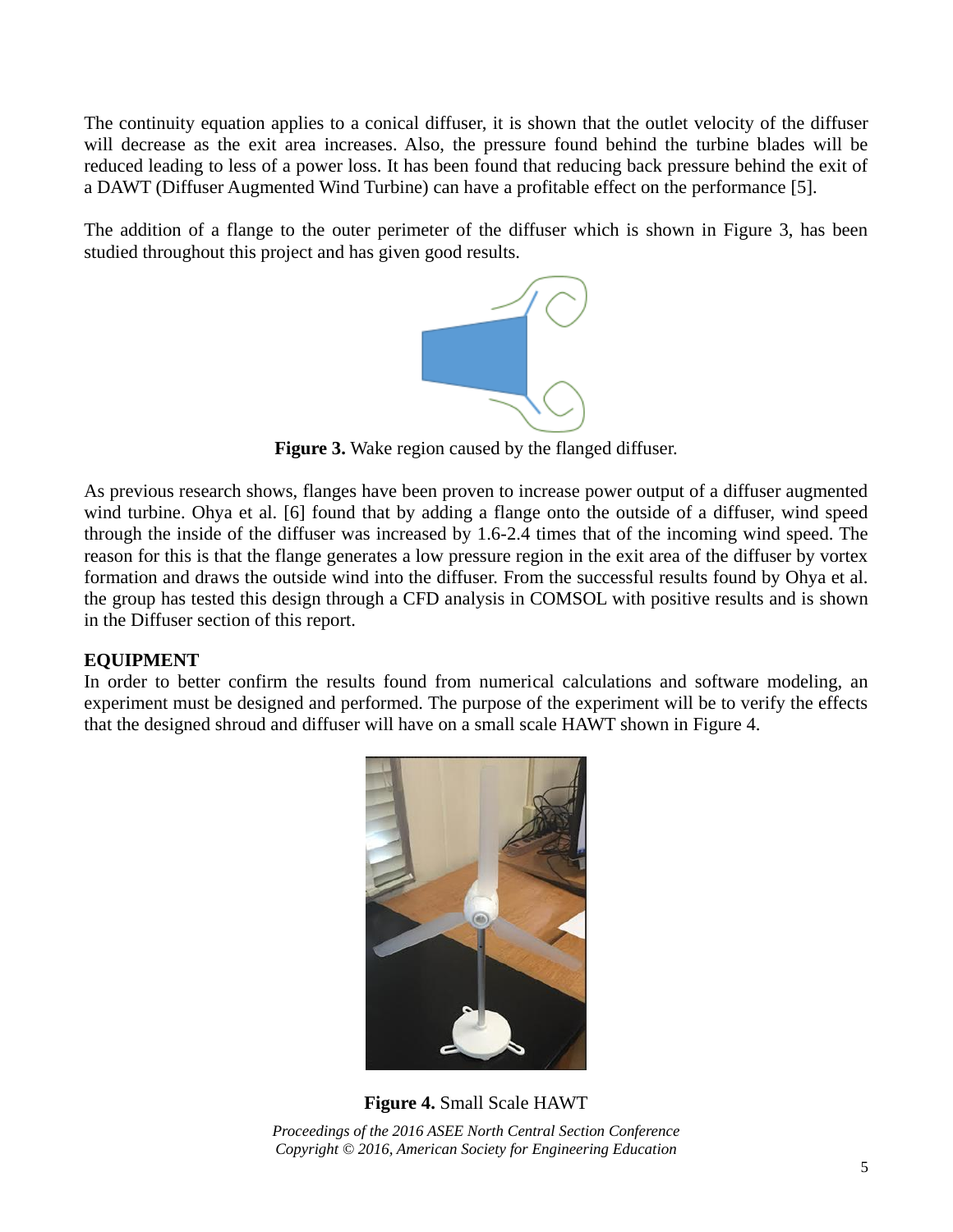The small scale model provides power output readings in a digital form which can be recorded and used to compare the bare turbine to the turbine with the attached shroud and diffuser.

For this experiment to take place, there are a few pieces of equipment that will be needed. The first would be a pitot tube, which is a device that is used to measure wind velocity. The next piece of equipment that will be use is a Ventamatic High Velocity floor fan which will provide a maximum wind speed of 3.66 m/s and also a constant wind speed directed toward the small scale HAWT. Also required for this experiment is a measuring tape and ruler for measuring distances.

Using the previously mentioned devices along with the small scale HAWT kit, the team will follow a set of four steps in order to record the needed data for establishing worthy data that can be used to compare the effects of the added shroud and diffuser. For the procedure, please refer to Figure 5 shown below.



**Figure 5.** Experiment Layout

The first step in the experiment would be to measure the velocity  $V_2$  using the cup anemometer located at a distance "D" from the high velocity fan. Next, the bare small scale HAWT will be placed at the measured distance and the power output will be recorded. The third step would be to keep the turbine in the same location however for this trial, the shroud and diffuser will be added and the output power will be recorded. The final step consists of repeating steps one through three at various distances from the fan which will give data that will show the turbine performance at various wind velocities.

#### **SHROUD DESIGN**

Based on theory outlined in the previous section, it can be identified in the power equation that one of the best ways to increase power effectively is to increase velocity. When determining the best way to increase the input velocity to the turbine blade, the fundamental principle of the continuity equation was considered strongly. Principally the continuity equation represents the engineering fundamental that what goes in a system must come out. Using this principle we understood that because the component will be in the air, the working fluid is the same so the density is approximated to be the same. According to the continuity equation the product of the velocity and area at the inlet must be equivalent to that of the outlet. To achieve this it was determined that to increase the fluid velocity, the area at the inlet must be larger than the outlet to increase the flow rate along a streamline.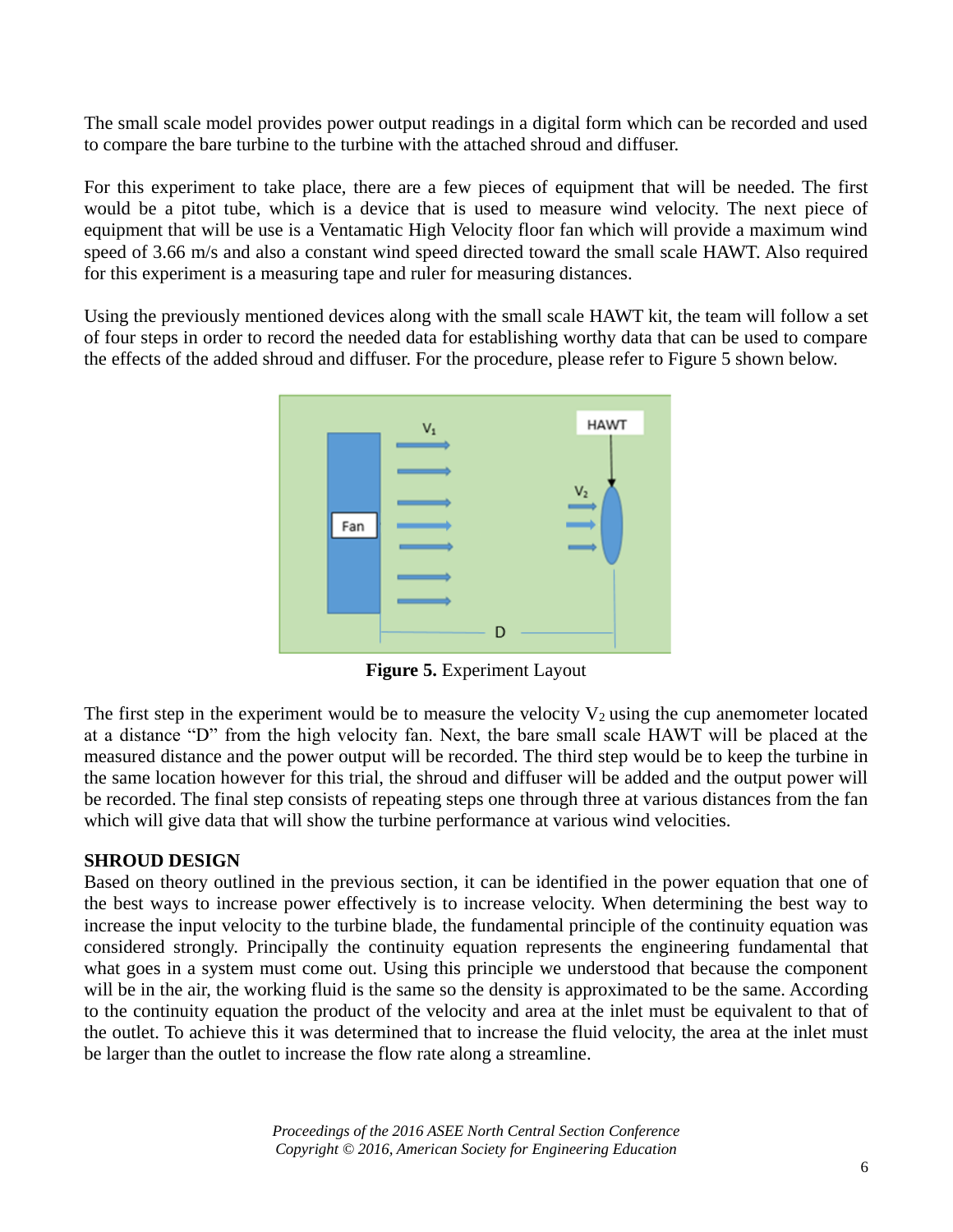After understanding the principle of the continuity equation, measurements of the small-scale turbine planned for testing was done. Utilizing the length of the turbine blade  $(\approx 0.16$ m), an input diameter parameter was set to be 0.46m. A model of the shroud was drafted as a visual representation of the parameters:



**Figure 6**. Shroud Model with parameters

Utilizing the continuity equation, a study of the effects the shroud has on the wind velocity was conducted. The first phase of the study was computational utilizing an excel spreadsheet. In the instance of calculating velocity, the inlet velocity cannot be controlled as it is dependent on the atmospheric conditions. The main factor that will contribute to the change in velocity is the area ratio between the inlet and outlet. To determine the outlet velocity, reference Equation 8. Equation 8 shows that as the inlet area increases, the outlet velocity will also increase. Given the outlet area is as minimal as possible due to the swept area produced by the HAWT and the inlet velocity is not adjustable, the parameter that is adjustable is the inlet area. In order to keep the shroud outlet area as small as possible and maintain the highest incoming velocity at the blades tip, a clearance of ≈0.001mwas created—resulting in an outlet diameter of approximately 0.37m.

Additionally, to ensure that the shroud is complimenting the wind with velocity in the x-direction as much as possible, a final parameter of the angle between velocity and normal vectors was considered. Utilizing basic trigonometric knowledge, decreasing the angle between the vectors  $V_x$  and V the value of the x component will be increased.



**Figure 7.** Wind velocity vectors

The parameter that was considered to be adjusted to an optimal value is the length of the shroud. When evaluating the wind velocity (V), the angle  $\theta$  must be reduced to less than 40 degrees to maximize the velocity in the direction of the turbine blades  $(V_x)$ . Using the equation below, it was found that the highest velocity in the x direction was ≈3.03 m/s at an angle of 35.75°. The angle of attack was found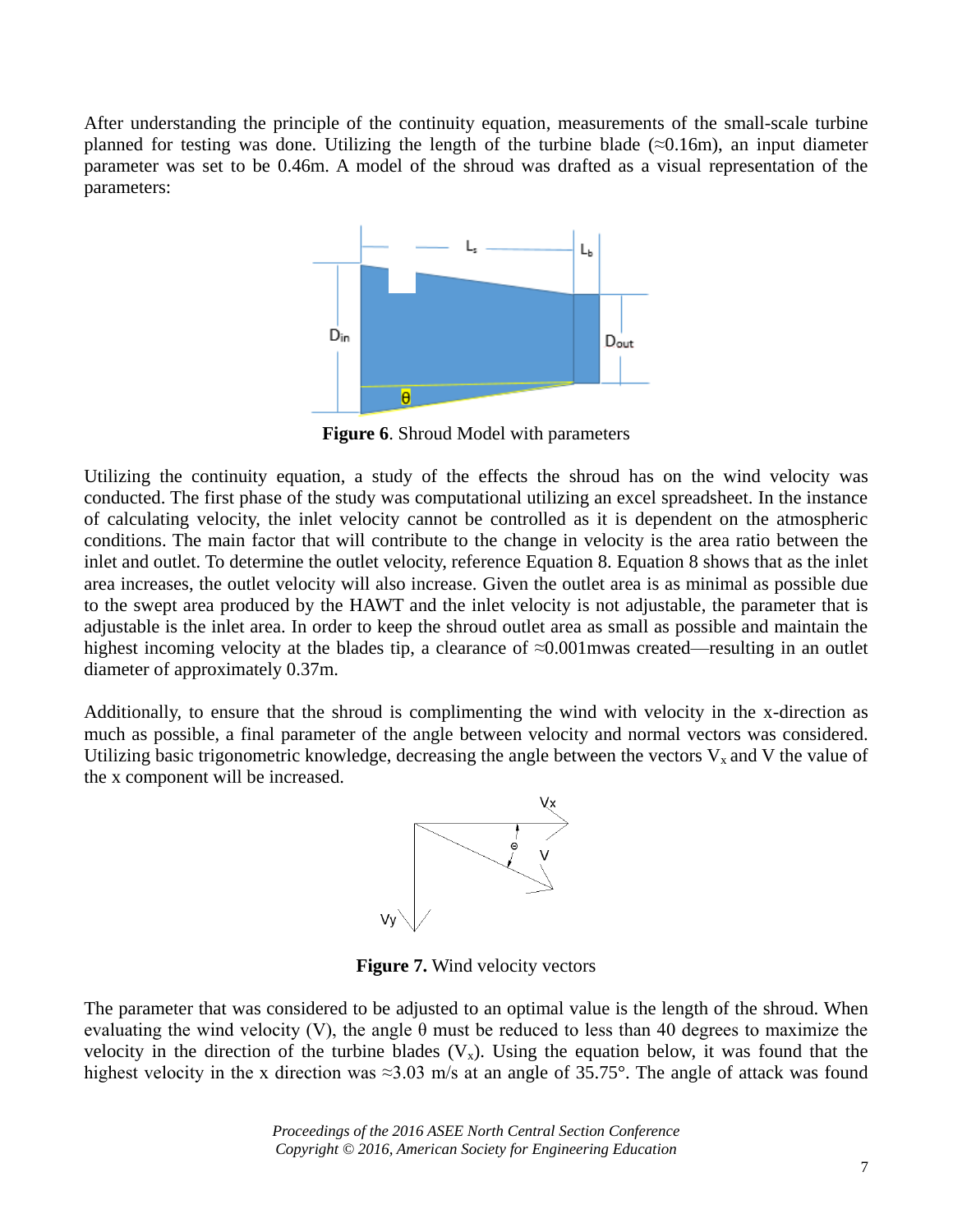using Eq. 13:

$$
\theta = \tan^{-1} \frac{\left(\frac{D\text{in} - D\text{out}}{2}\right)}{L_s} \tag{13}
$$

When calculating values for the shroud, the inlet velocity was considered constant at a value of 2 m/s. This parameter was considered constant as our primary objective is to understand the effects the shroud dimensions have on the incoming wind as it exits the nozzle. Reviewing the results from, it can be observed that as the input diameter of the shroud is increased there will be an increase of wind velocity at the outlet. The wind velocity was determined to be maximum at a shroud angle of 35.75° calculating to be ≈3.11 m/s at the outlet. This output velocity delivers a theoretical 55.4% increase over the velocity provided at the inlet. Utilizing the power equation, we can observe that a 55% increase in wind velocity can lead to a significant increase in power output. The Reynolds number was calculated for each shroud and in each case, the wind flow through the shroud was found to be turbulent (Re>4,000).



Several shroud models were studied through COMSOL to determine the effects of dimensional parameters of the shroud inlet diameter  $(D_{in})$ , and also the length of the shroud  $(L_s)$ . While there were multiple shroud models that were studied, five models will be compared in this report. With an objective of increasing the wind velocity through the shroud, Figure 8 shows the velocity values of the wind as it passes through the length of the shroud.



**Figure 8.** Plot of velocity values along the shroud outlet diameter.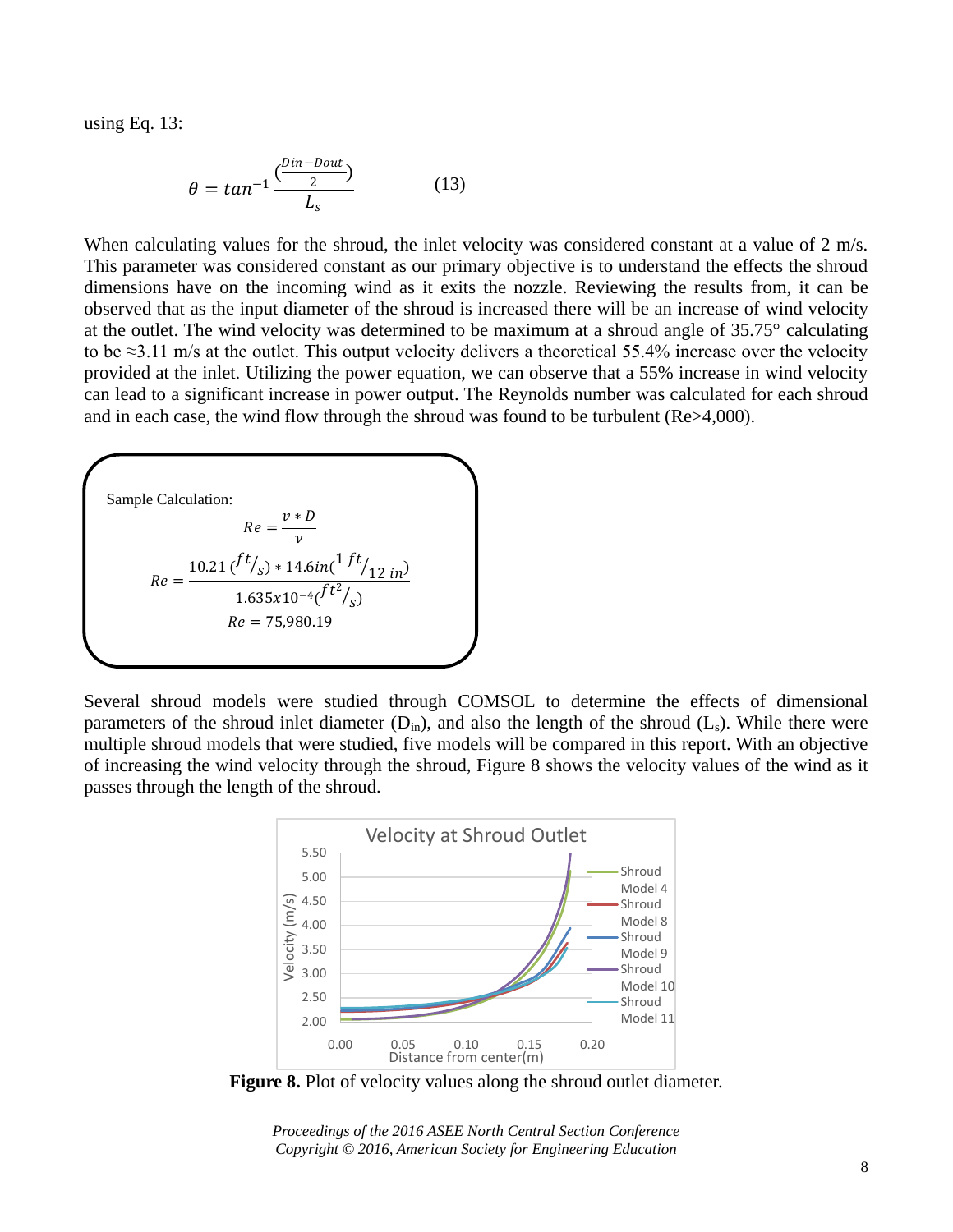The x-axis values shown in Figure 8 correspond to a point distance along the radius at the outlet of the shroud, with zero being the center of the shroud. These values can be assumed to be equal for the other half of the shroud since the configuration is symmetric about the horizontal axis.

In Figure 8, five shroud models are being compared. The five shrouds share the same output diameter of 0.37m and shroud length of 0.064m. It can be seen in Figure 8 that Model 10 had the largest output velocity at the furthest distance from the center, which corresponds to the location of the tip of the turbine blades.

Utilizing the computational knowledge from the equations drafted above, simulations were developed utilizing the COMSOL-CFD module. Several shroud models were drafted in the software. Model number 4 will be highlighted in this report as it was the choice with the most optimal output. Figure 9 shows the CFD simulation of the model.



This shroud was created with a 0.064m shroud length and an input velocity of 2 m/s, which is hypothesized to be the velocity of the wind tunnel for experimental analysis next semester. Observing Figure 9 we can identify the velocity of the wind at the surface of the shroud, point closest to the tip of the turbine blade, is of highest value. It was determined that the value at the tip of the turbine blade would be approximately 3 m/s. This result yields a 3.6% difference between calculations and simulations. We can also confirm that, in areas of interest, the velocity through the shroud has increased by over 50%. This velocity increase is significant as we recall from the theory section the relationship between Gain and Power output.

#### **DIFFUSER DESIGN**

The study of the diffuser was initiated to reduce the negative effect of back pressure that takes place behind the wind turbine blades.When decreasing the pressure through the diffuser, the velocity will be increased as the reduction in pressure acts as a vacuum. Keeping this objective in mind, the diffuser was first designed utilizing hand calculations and later confirmed through CFD analysis in the COMSOL software.

The geometry of the diffuser was created utilizing information gathered which related the length of the diffuser to its diameter. It is recommended that the length of diffuser,  $L_d$ , be short relative to the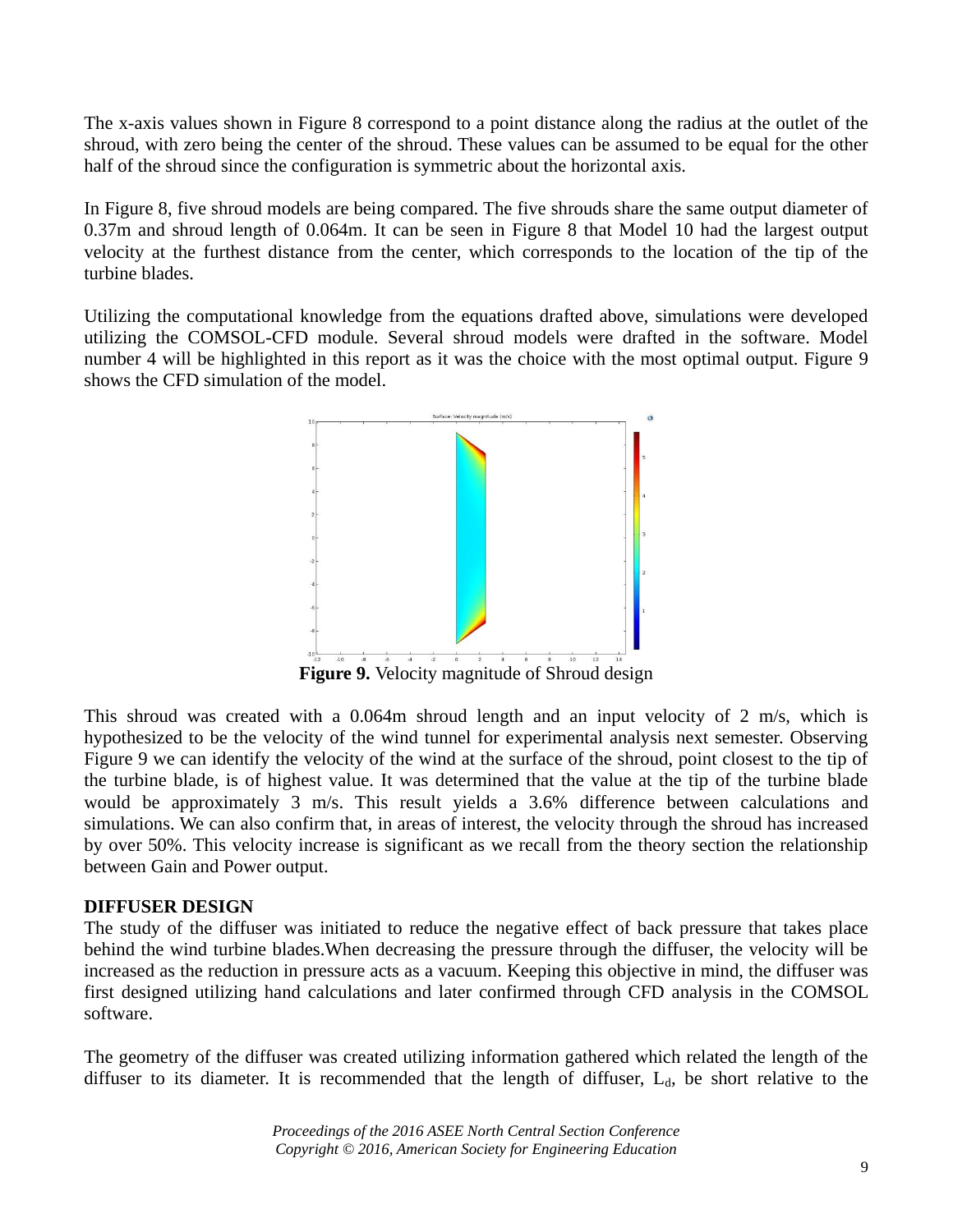Diameter, i.e., L<sub>d</sub><0.4D [7]. With this ratio an angle  $\phi$  can be determined. Figure 10 shows the relationship between ϕ the length of the diffuser, and the inner and outer diameters.



**Figure 10.** Schematic of Diffuser

Examining the optimal angle of the diffuser  $(\Phi)$ , it is found that on average a 4 $\degree$  angle is most effective [7]. It was found from the CFD analysis done in COMSOL that an angle of  $2^{\circ}$  gave the best result when the flange was added. The dimensions of the diffuser that gave an angle of 2° was an inlet diameter of 0.37m, output diameter of 0.381m, and a total length of 0.1524m. Hand calculations can be shown below for the pressure at the inlet of the diffuser where the inlet velocity is 3.11 m/s:

Sample Calculations:  $V_{out}=\frac{A_{in}}{4}$  $rac{A_{in}}{A_{out}}V_{in} = \frac{(.37(m))^{2}}{(.381(m))^{2}}$  $\frac{(.37(m))^{2}}{(.381(m))^{2}}x3.11(\frac{m}{s})$  $\frac{m}{s}$ ) = 2.933 $\frac{m}{s}$ s  $P_{in} = \frac{1}{2}$  $\frac{1}{2}\rho(V_{out}^2 - V_{in}^2)$  $=\frac{1}{2}$  $\frac{1}{2}$  (1.199 $\left(\frac{kg}{m^3}\right)$  $\left(\frac{kg}{m^3}\right)\bigg) \bigg( \bigg(2.933 \frac{m}{s}\bigg)$  $\left(\frac{m}{s}\right)^2 - \left(3.11\frac{m}{s}\right)$  $\left(\frac{m}{s}\right)^2$ −.641 Pa

Several diffuser models were studied through COMSOL to determine the effects of various dimensional parameters of the diffuser such as the length  $(L_d)$ , outlet diameter  $(D_{out})$ , and also the length of the added flange  $(L_f)$ . As there were multiple diffuser models that were studied, three models will be compared in this report. With an objective of decreasing the pressure behind the turbine blades, three diffusers were compared in Figure11 to show the pressure values at the inlet of the diffuser i.e. the location behind the turbine blades.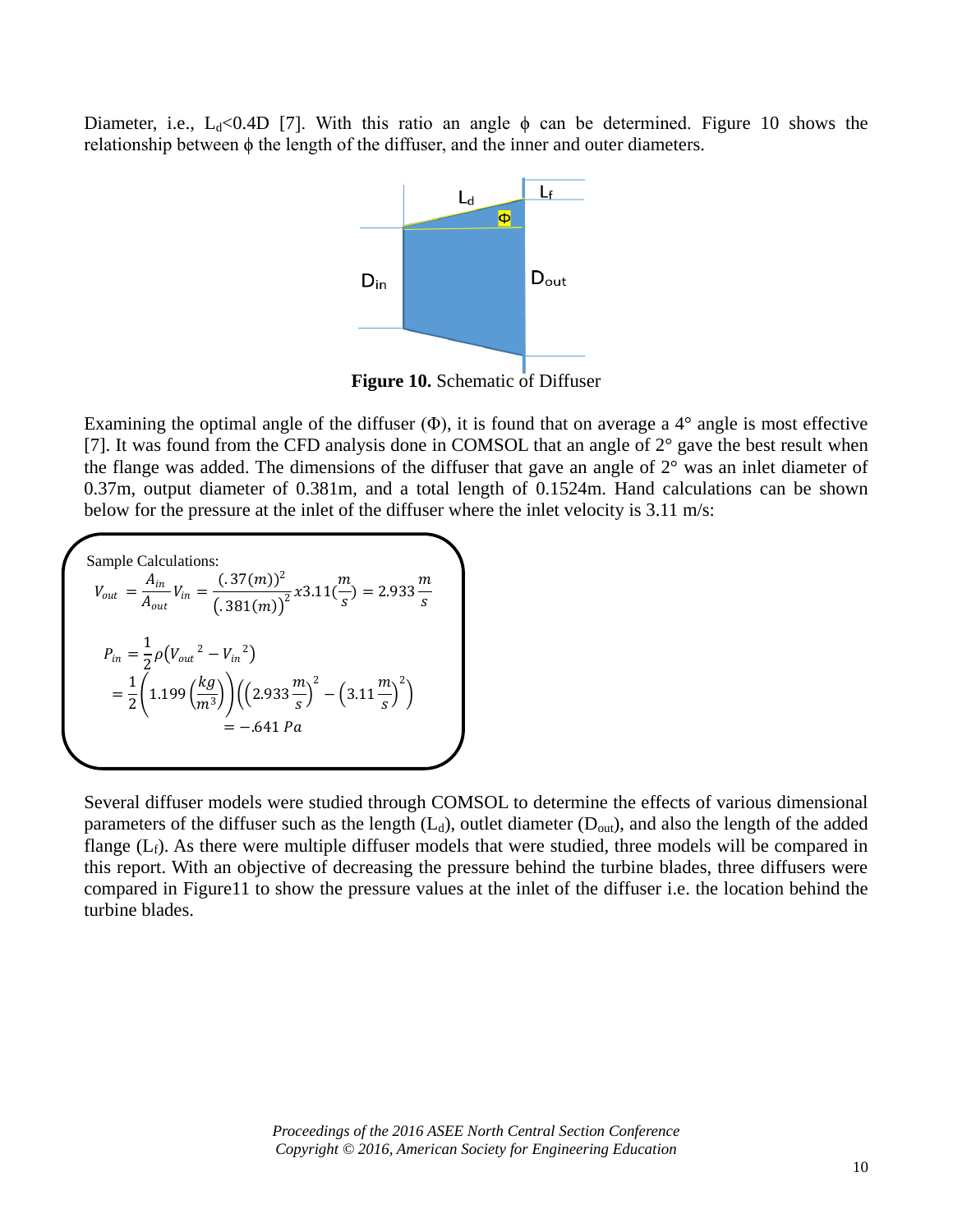

**Figure 11.** Plot of pressure values at the inlet of the diffuser.

The length values shown in Figure 11 correspond to the location along the radius at the inlet of the diffuser, with zero being the center. These values can be assumed for the other half of the diffuser since the diffuser is symmetric about the horizontalaxis.

In Figure 11, three diffuser models are being compared. The three diffusers share the same input diameter of 0.37m, output diameter of 0.381m, as well as the total length of 0.1524m. The difference is that Diffuser Model 1 was not equipped with a flange, Diffuser Model 2 had a 0.0254m flange, and Diffuser Model 3 had a 0.0508m flange. It can be seen that Model 3 which had the larger flange, shown in Figure 12, gave the most negative pressure at the inlet of the diffuser due to the wake region produced by the flange.



Figure 12 shows how strong vortices produced by adding a flange to the outlet of the diffuser draws an increase in wind speed. By the vortices creating a vacuum effect, the wind will be drawn through the diffuser at a higher velocity; therefore, the pressure through the diffuser will be decreased. This diffuser model was created in COMSOL using dimensions used in hand calculations which are related to the small scale HAWT that will be used for experimental analysis. Figure 13 shows the velocity effect through the diffuser model equipped with a flange and was simulated in the COMSOL software.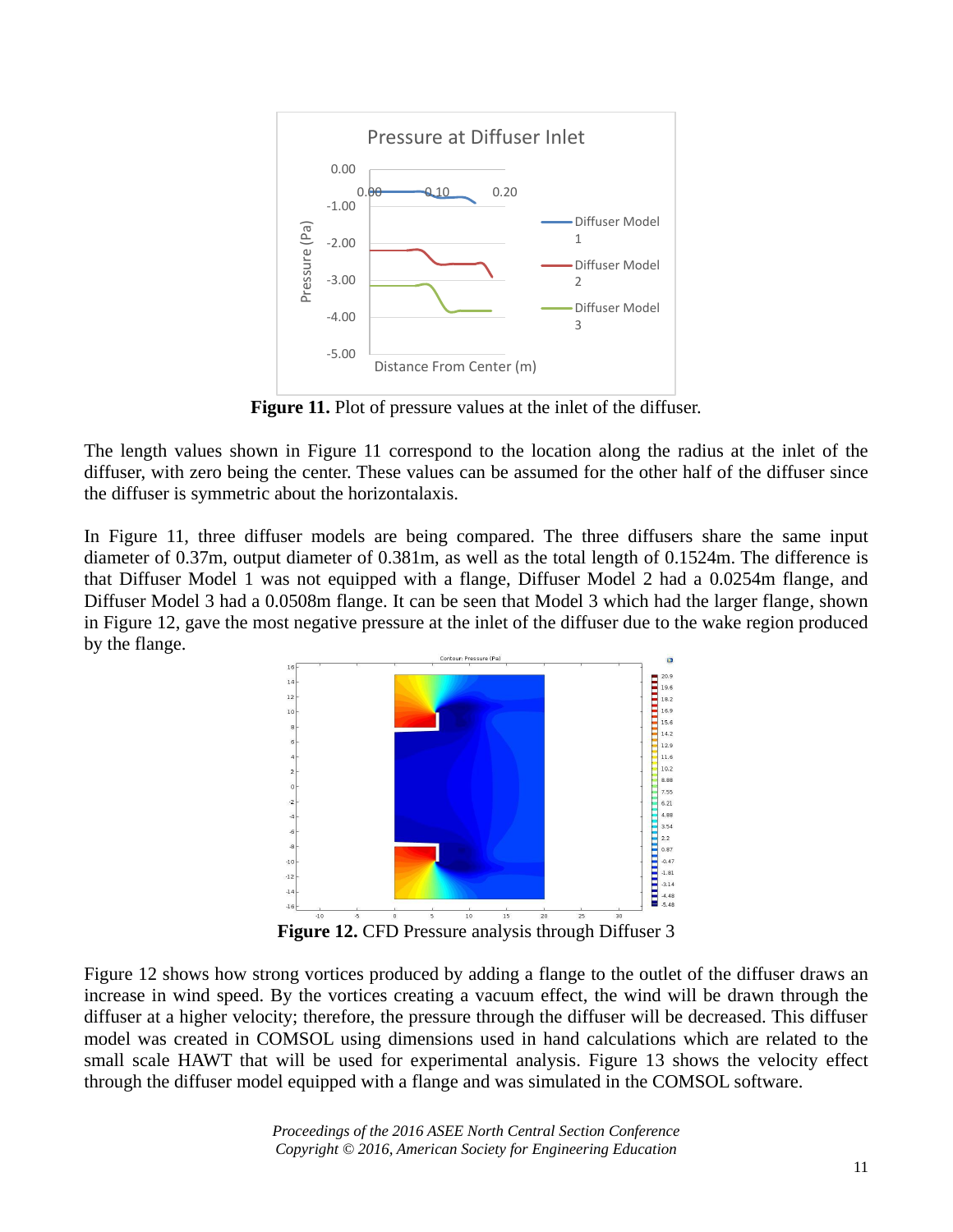

From Figure 12, we can observe the effect a flange, and inclination of the diffuser has on the pressure surrounding the component. Observing the diagram legend we can see that the wake region produces a negative pressure. This negative pressure produces a vacuum like effect, which explains the significant increase of velocity in Figure 13 through the diffuser.

# **OBSERVATIONS**

Based on the designs that were discussed in the Shroud and Diffusion discussion of the report, a combined model of the two components was constructed. Figure 14 shows the velocity magnitude of the flow passing through the shroud and diffuser components.



The results from Figure 14 shows a significant increase in velocity between the two components. In the vicinity of the intersection of the two components will be the turbine blades, the placement of the turbine blades will be strategic. The input velocity for the simulation was 2 m/s, the area where the tip of the turbine blades are located measures a velocity reaching between 2.8-3 m/s. This increase in velocity can be attributed to the shroud usage of the conservation of mass principle and the vortices created from the inclination and flange on the diffuser.